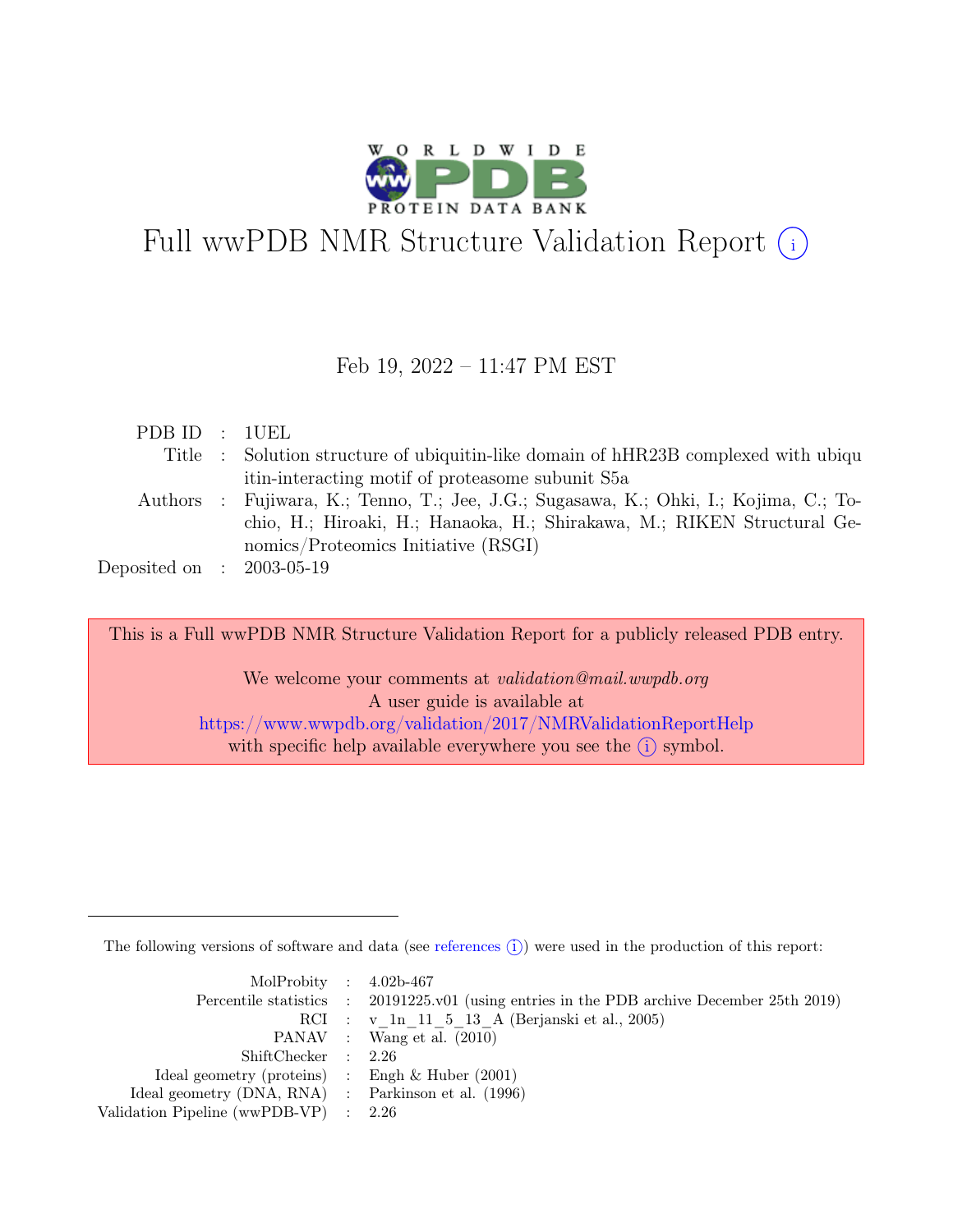# 1 Overall quality at a glance  $(i)$

The following experimental techniques were used to determine the structure: SOLUTION NMR

The overall completeness of chemical shifts assignment was not calculated.

Percentile scores (ranging between 0-100) for global validation metrics of the entry are shown in the following graphic. The table shows the number of entries on which the scores are based.



| Metric.               | Whole archive         | NMR archive   |
|-----------------------|-----------------------|---------------|
|                       | $(\# \text{Entries})$ | $(\#Entries)$ |
| Clashscore            | 158937                | 12864         |
| Ramachandran outliers | 154571                | 11451         |
| Sidechain outliers    | 154315                | 11428         |

The table below summarises the geometric issues observed across the polymeric chains and their fit to the experimental data. The red, orange, yellow and green segments indicate the fraction of residues that contain outliers for  $>=$  3, 2, 1 and 0 types of geometric quality criteria. A cyan segment indicates the fraction of residues that are not part of the well-defined cores, and a grey segment represents the fraction of residues that are not modelled. The numeric value for each fraction is indicated below the corresponding segment, with a dot representing fractions  $\langle=5\%$ 

| Mol | Chain   Length |     | Quality of chain |     |  |     |  |  |  |  |  |  |  |  |  |
|-----|----------------|-----|------------------|-----|--|-----|--|--|--|--|--|--|--|--|--|
|     | 95             |     | 74%              |     |  | 22% |  |  |  |  |  |  |  |  |  |
|     | 48             | 25% |                  | 75% |  |     |  |  |  |  |  |  |  |  |  |

![](_page_1_Picture_11.jpeg)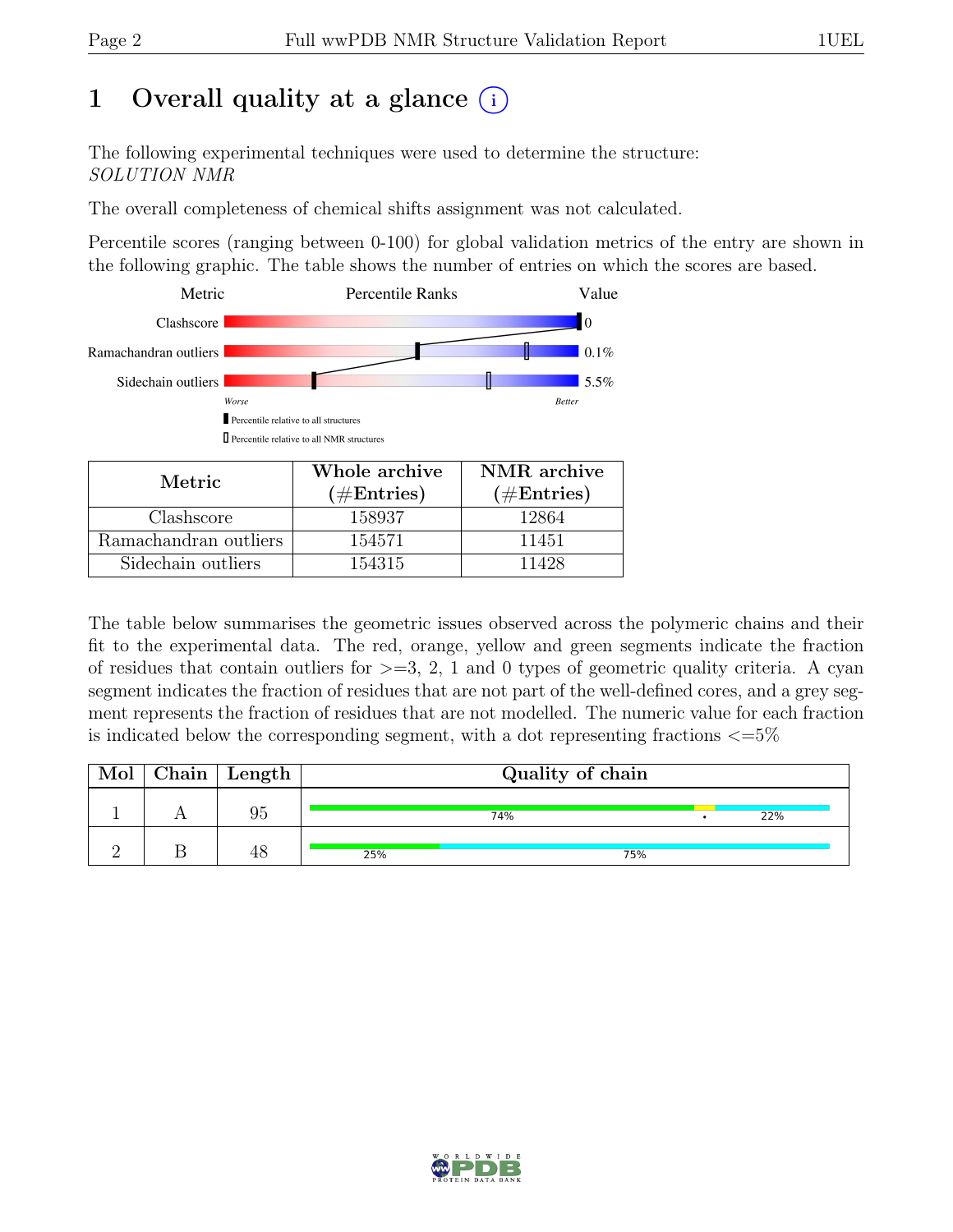# 2 Ensemble composition and analysis  $(i)$

This entry contains 20 models. Model 9 is the overall representative, medoid model (most similar to other models).

The following residues are included in the computation of the global validation metrics.

| Well-defined (core) protein residues |                                           |                                          |  |  |  |  |  |  |  |  |  |  |
|--------------------------------------|-------------------------------------------|------------------------------------------|--|--|--|--|--|--|--|--|--|--|
|                                      | Well-defined core   Residue range (total) | $\vert$ Backbone RMSD $(A)$ Medoid model |  |  |  |  |  |  |  |  |  |  |
|                                      | A:1-A:74, B:283-B:294 (86)                | 0.20                                     |  |  |  |  |  |  |  |  |  |  |

Ill-defined regions of proteins are excluded from the global statistics.

Ligands and non-protein polymers are included in the analysis.

The models can be grouped into 2 clusters and 6 single-model clusters were found.

| Cluster number        | Models                                      |
|-----------------------|---------------------------------------------|
|                       | $1, 2, 3, 8, 9, 10, 11, 12, 13, 15, 17, 20$ |
|                       |                                             |
| Single-model clusters | 4; 6; 14; 16; 18; 19                        |

![](_page_2_Picture_11.jpeg)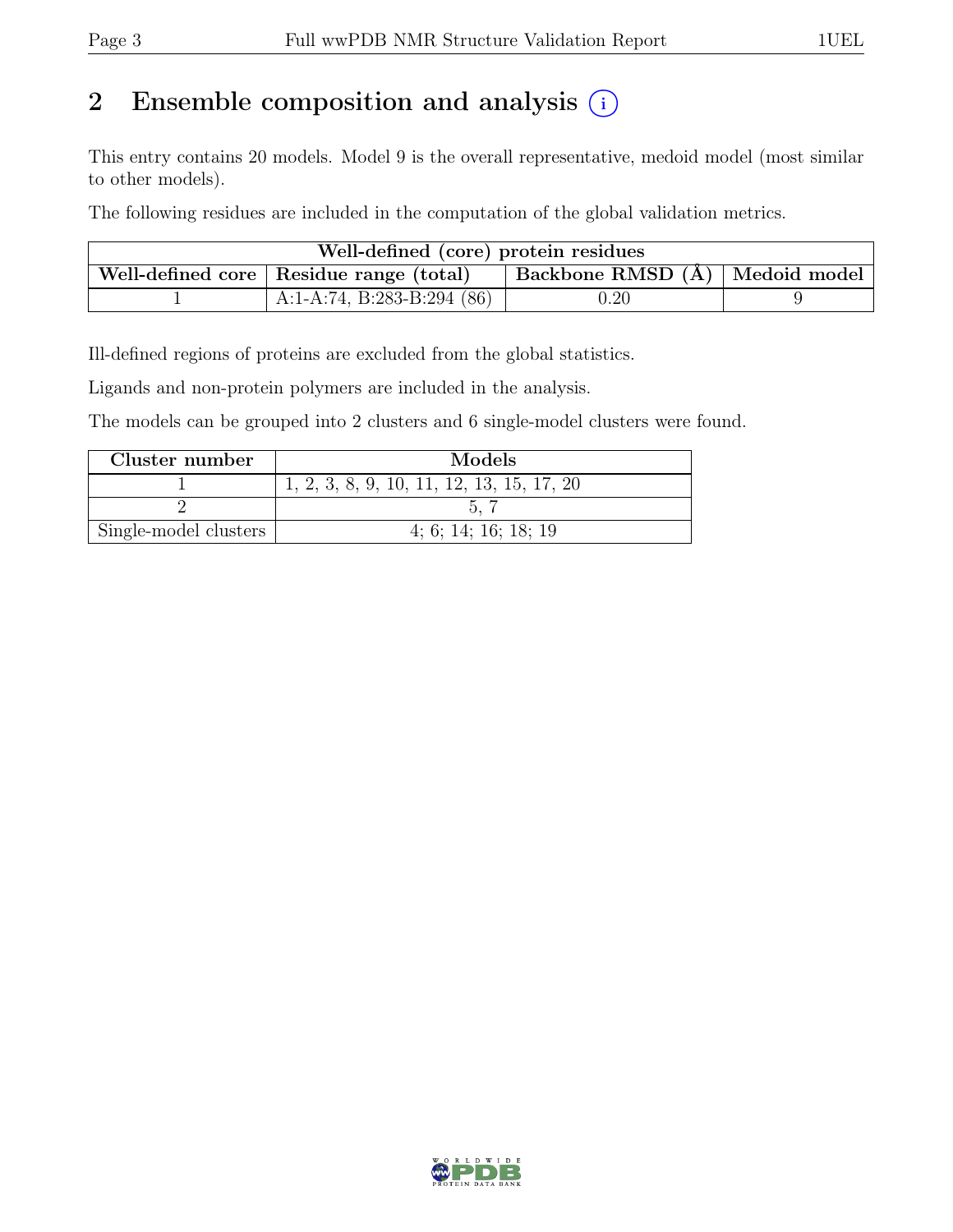# 3 Entry composition (i)

There are 2 unique types of molecules in this entry. The entry contains 2225 atoms, of which 1108 are hydrogens and 0 are deuteriums.

• Molecule 1 is a protein called UV excision repair protein RAD23 homolog B.

| Mol | Chain   Residues |                | $\rm{Atoms}$ |     |      |     |  |  |  |  |  |  |  |  |
|-----|------------------|----------------|--------------|-----|------|-----|--|--|--|--|--|--|--|--|
|     |                  | $_{\rm Total}$ |              |     |      |     |  |  |  |  |  |  |  |  |
|     | 95               | 1534           | 483          | 778 | 128. | 143 |  |  |  |  |  |  |  |  |

There are 8 discrepancies between the modelled and reference sequences:

| Chain | Residue | Modelled   | Actual | Comment        | Reference         |
|-------|---------|------------|--------|----------------|-------------------|
| А     | 88      | <b>LEU</b> |        | expression tag | <b>UNP P54727</b> |
| А     | 89      | <b>GLU</b> |        | expression tag | <b>UNP P54727</b> |
| A     | 90      | <b>HIS</b> |        | expression tag | <b>UNP P54727</b> |
| А     | 91      | <b>HIS</b> |        | expression tag | <b>UNP P54727</b> |
| A     | 92      | <b>HIS</b> |        | expression tag | <b>UNP P54727</b> |
| А     | 93      | <b>HIS</b> |        | expression tag | <b>UNP P54727</b> |
| A     | 94      | <b>HIS</b> |        | expression tag | <b>UNP P54727</b> |
| А     | 95      | <b>HIS</b> |        | expression tag | <b>UNP P54727</b> |

• Molecule 2 is a protein called 26S proteasome non-ATPase regulatory subunit 4.

| Mol | Chain Residues |       |     | Atoms |    |     | race |
|-----|----------------|-------|-----|-------|----|-----|------|
|     |                | Total |     | H     |    |     |      |
|     | 48             | 691   | 217 | 330   | 59 | -81 |      |

There are 3 discrepancies between the modelled and reference sequences:

| Chain |     | Residue   Modelled   Actual | Comment                             | Reference |
|-------|-----|-----------------------------|-------------------------------------|-----------|
| R     | 260 | GLY                         | cloning artifact   UNP $P55036$     |           |
| R     | 261 | SER.                        | cloning artifact   UNP $P55036$     |           |
|       | 262 | HIS.                        | cloning artifact $\vert$ UNP P55036 |           |

![](_page_3_Picture_13.jpeg)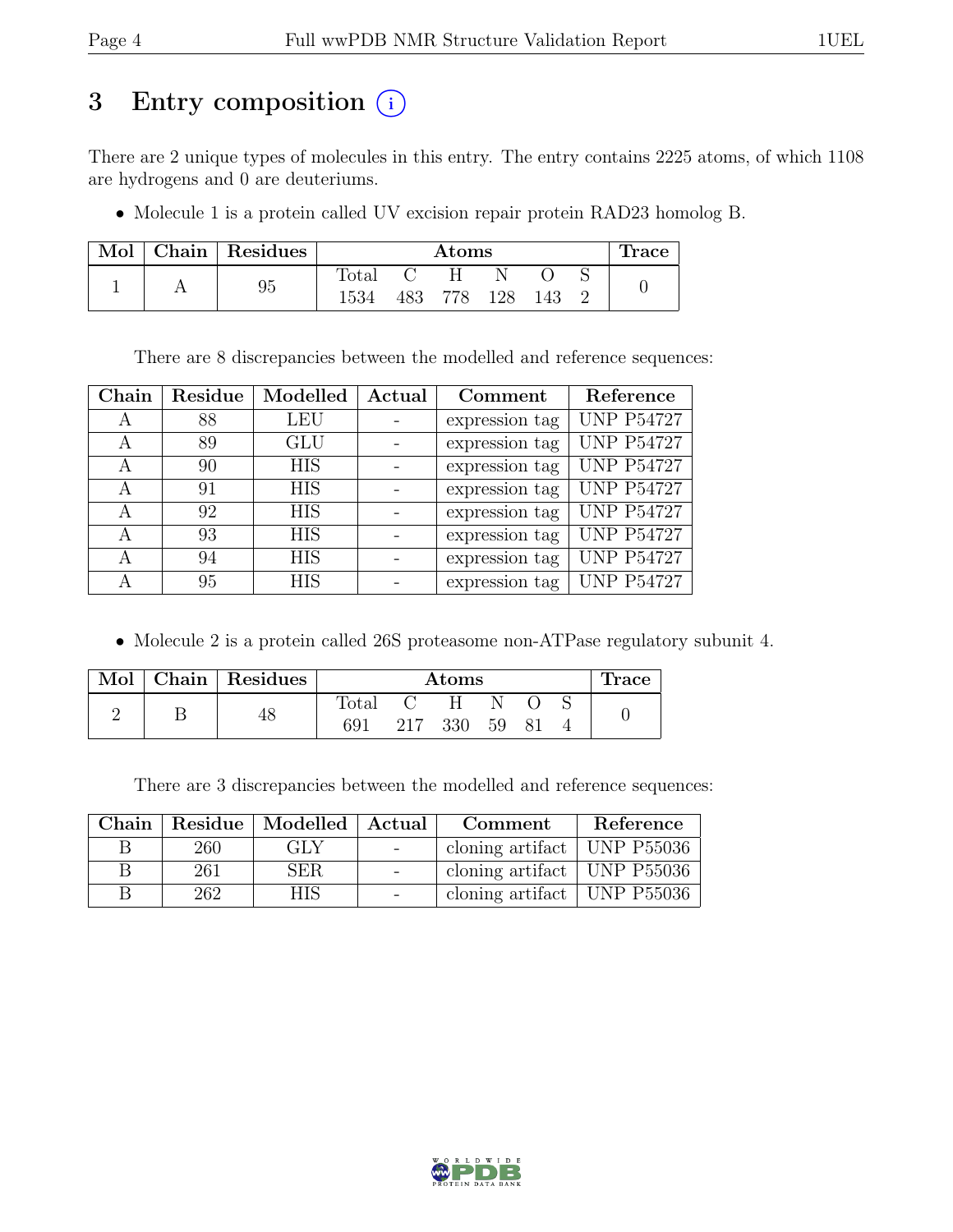# 4 Residue-property plots (i)

# <span id="page-4-0"></span>4.1 Average score per residue in the NMR ensemble

These plots are provided for all protein, RNA, DNA and oligosaccharide chains in the entry. The first graphic is the same as shown in the summary in section 1 of this report. The second graphic shows the sequence where residues are colour-coded according to the number of geometric quality criteria for which they contain at least one outlier: green  $= 0$ , yellow  $= 1$ , orange  $= 2$  and red  $=$ 3 or more. Stretches of 2 or more consecutive residues without any outliers are shown as green connectors. Residues which are classified as ill-defined in the NMR ensemble, are shown in cyan with an underline colour-coded according to the previous scheme. Residues which were present in the experimental sample, but not modelled in the final structure are shown in grey.

• Molecule 1: UV excision repair protein RAD23 homolog B

![](_page_4_Figure_7.jpeg)

## 4.2 Scores per residue for each member of the ensemble

Colouring as in section [4.1](#page-4-0) above.

#### 4.2.1 Score per residue for model 1

• Molecule 1: UV excision repair protein RAD23 homolog B

![](_page_4_Figure_12.jpeg)

#### G260 S261 H262 M263 T264 I265 S266 Q267 Q268 E269 F270 G271 R272 T273 G274 L275 P276 D277 L278 S279 S280 M281 T282 L295 Q296 G297 A298 E299 F300 G301 Q302 A303 E304 S305 A306 D307

![](_page_4_Picture_14.jpeg)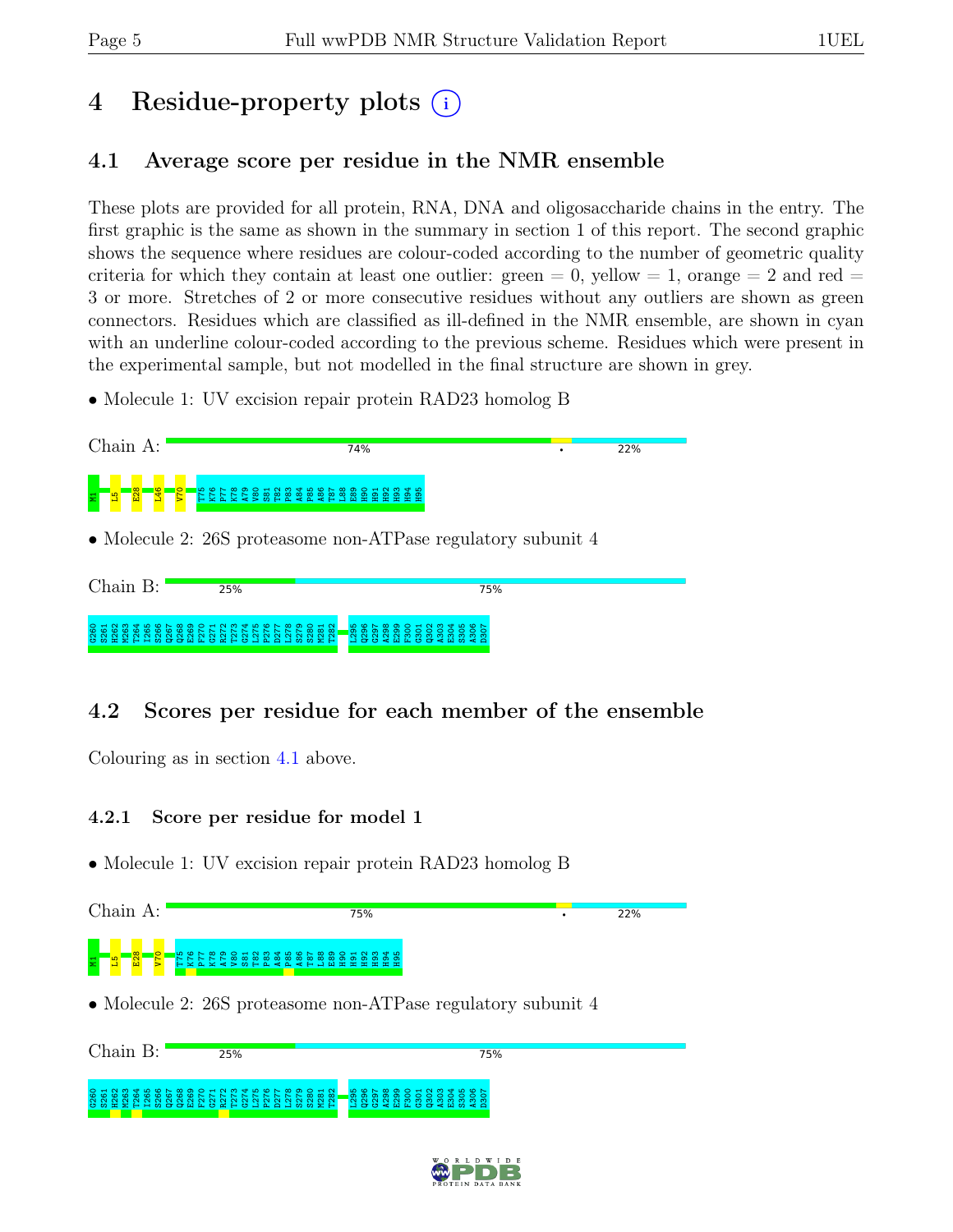#### 4.2.2 Score per residue for model 2

• Molecule 1: UV excision repair protein RAD23 homolog B

![](_page_5_Figure_5.jpeg)

| $Chain B$ : | 25%                                        | 75%                                                                                                                           |
|-------------|--------------------------------------------|-------------------------------------------------------------------------------------------------------------------------------|
|             | <u>NNNNNNN</u><br>CONNERHOOONLONFOIAAIMMEH | <b>LO O N O O H N M &amp; D O N</b><br>$\blacksquare$ თ თ თ თ თ o o o o o o o o o<br><u>NNNMMMMMMM</u><br><b>HOOCHLOOCHMC</b> |

#### 4.2.3 Score per residue for model 3

• Molecule 1: UV excision repair protein RAD23 homolog B

|   | Chain |                    | А:       |         |   |                        |                                       |  |  |  |     |  |  |  |  |  |  |  |  |  |     |  |
|---|-------|--------------------|----------|---------|---|------------------------|---------------------------------------|--|--|--|-----|--|--|--|--|--|--|--|--|--|-----|--|
|   |       |                    |          |         |   |                        |                                       |  |  |  | 74% |  |  |  |  |  |  |  |  |  | 22% |  |
|   |       |                    |          |         |   |                        |                                       |  |  |  |     |  |  |  |  |  |  |  |  |  |     |  |
|   |       |                    | <b>O</b> | $\circ$ | ம | $\circ$ $\sim$ $\circ$ | O O H N M T L O O N 8 O O H N M T L O |  |  |  |     |  |  |  |  |  |  |  |  |  |     |  |
| 불 |       | $\frac{8}{2}$<br>M | g        |         |   |                        |                                       |  |  |  |     |  |  |  |  |  |  |  |  |  |     |  |
|   |       |                    |          |         |   |                        |                                       |  |  |  |     |  |  |  |  |  |  |  |  |  |     |  |

• Molecule 2: 26S proteasome non-ATPase regulatory subunit 4

| Chain B:                                                               |  |  | 25% |  |  |  |  |                                                                     |  |  |  |  |  | 75% |
|------------------------------------------------------------------------|--|--|-----|--|--|--|--|---------------------------------------------------------------------|--|--|--|--|--|-----|
| <b>SERSES ESSES EN EXPLANA ESSES</b><br>COMEZHH OGGHL CAH CHAAH OO OZH |  |  |     |  |  |  |  | <mark>_</mark> ន្តនិន្តនិន្តនិន្តនិន្តនិន្ត<br><b>HOO4HLOO4HM4A</b> |  |  |  |  |  |     |

#### 4.2.4 Score per residue for model 4

• Molecule 1: UV excision repair protein RAD23 homolog B

| Chain A:                                                            |                 | 73%                                                            | 5% | 22% |
|---------------------------------------------------------------------|-----------------|----------------------------------------------------------------|----|-----|
| <mark>ន្ទ្រី</mark><br>- <mark>우</mark><br>" <mark>爵</mark> "<br>:문 | 558888889888888 |                                                                |    |     |
|                                                                     |                 | • Molecule 2: $26S$ proteasome non-ATP as regulatory subunit 4 |    |     |
| Chain B:                                                            | 25%             | 75%                                                            |    |     |

#### G260 S261 H262 M263 T264 I265 S266 Q267 Q268 E269 F270 G271 R272 T273 G274 L275 P276 D277 L278 S279 S280 M281 T282 L295 ទី ៦ ខី ខី ខី ខី ខី ខី<br>កំពុង កូ កូ ខី ខី A303 E304 S305 A306 D307

![](_page_5_Picture_16.jpeg)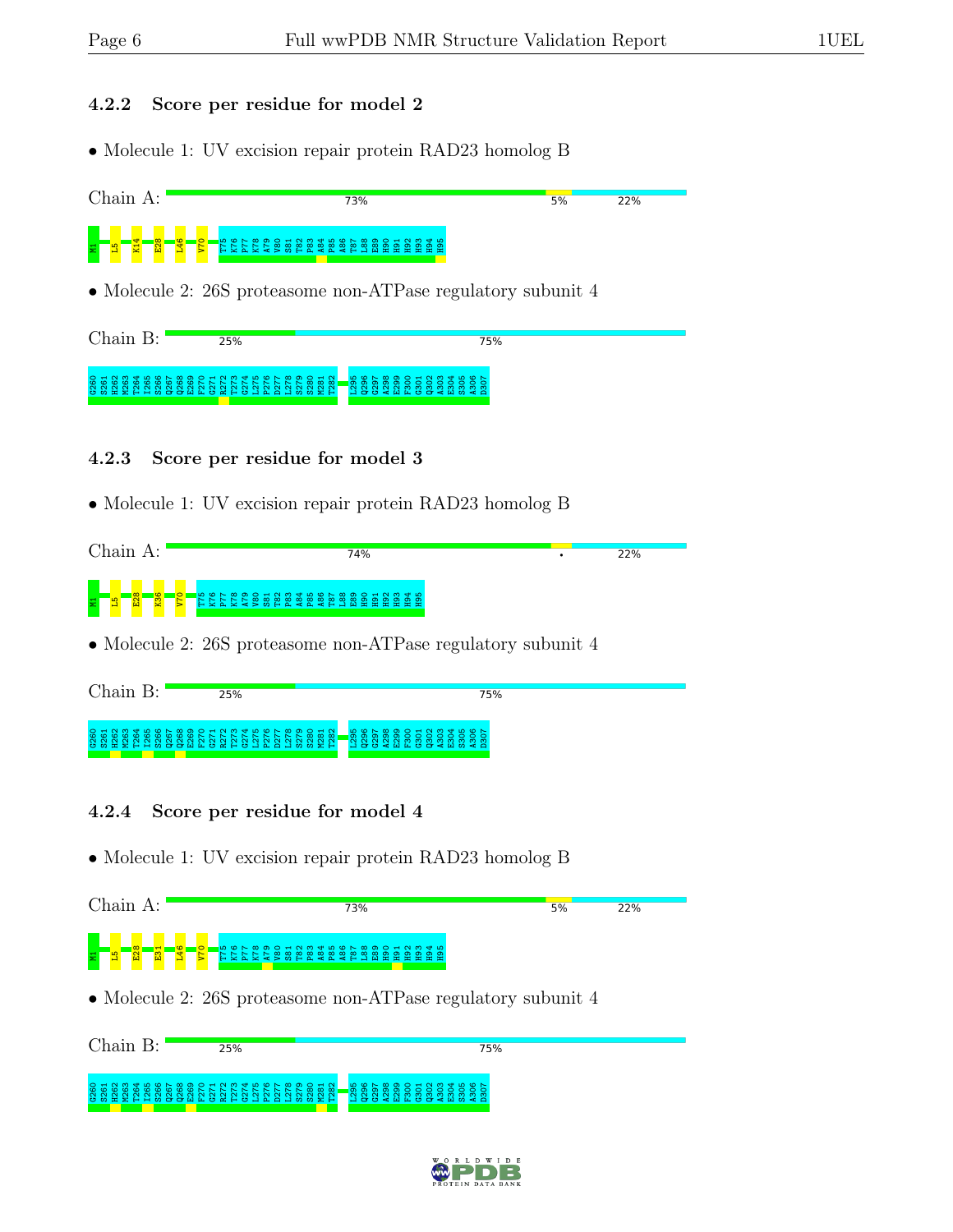#### 4.2.5 Score per residue for model 5

• Molecule 1: UV excision repair protein RAD23 homolog B

![](_page_6_Figure_5.jpeg)

![](_page_6_Figure_6.jpeg)

#### 4.2.6 Score per residue for model 6

• Molecule 1: UV excision repair protein RAD23 homolog B

| Chain                                          | 73%                                                                                                               | 5%<br>22% |  |
|------------------------------------------------|-------------------------------------------------------------------------------------------------------------------|-----------|--|
| K29<br>$\overline{122}$<br><b>O</b><br>ా∞<br>물 | H N M 4 L O N W D O H N M 4 L<br>$\circ$ $\sim$<br>D.<br>$\circ$<br>_ യ<br>ത<br>æ<br>இ<br>m<br>இ<br>စ္က<br>္ဆာ ဇာ |           |  |

• Molecule 2: 26S proteasome non-ATPase regulatory subunit 4

| Chain | 25%                                                                             | 75%                                                                                                      |
|-------|---------------------------------------------------------------------------------|----------------------------------------------------------------------------------------------------------|
|       | 888888888888558885<br><b>ខេដ្</b> ខខណ្ឌនា<br>$\sim$<br>CONHEHHOOOHLCAHCHAAHOOXH | $\begin{array}{l} \hline \texttt{888888552} \texttt{8885} \end{array}$<br>ထိ ထက်<br><b>HOURHHOORHWAD</b> |

#### 4.2.7 Score per residue for model 7

• Molecule 1: UV excision repair protein RAD23 homolog B

| Chain A:                                         | 75%                                                          | 22% |
|--------------------------------------------------|--------------------------------------------------------------|-----|
| $\frac{1}{2}$                                    |                                                              |     |
|                                                  | • Molecule 2: 26S proteasome non-ATPase regulatory subunit 4 |     |
| $Chain B$ :<br>25%                               | 75%                                                          |     |
| 82<br>8<br>-82<br>888<br>ಿದೆ ಹ<br>÷<br>-62<br>πō | ್ದಿ<br>525<br>뷺<br>음을없음일입<br>- 21<br>≅<br>88282<br>ă         |     |

![](_page_6_Picture_15.jpeg)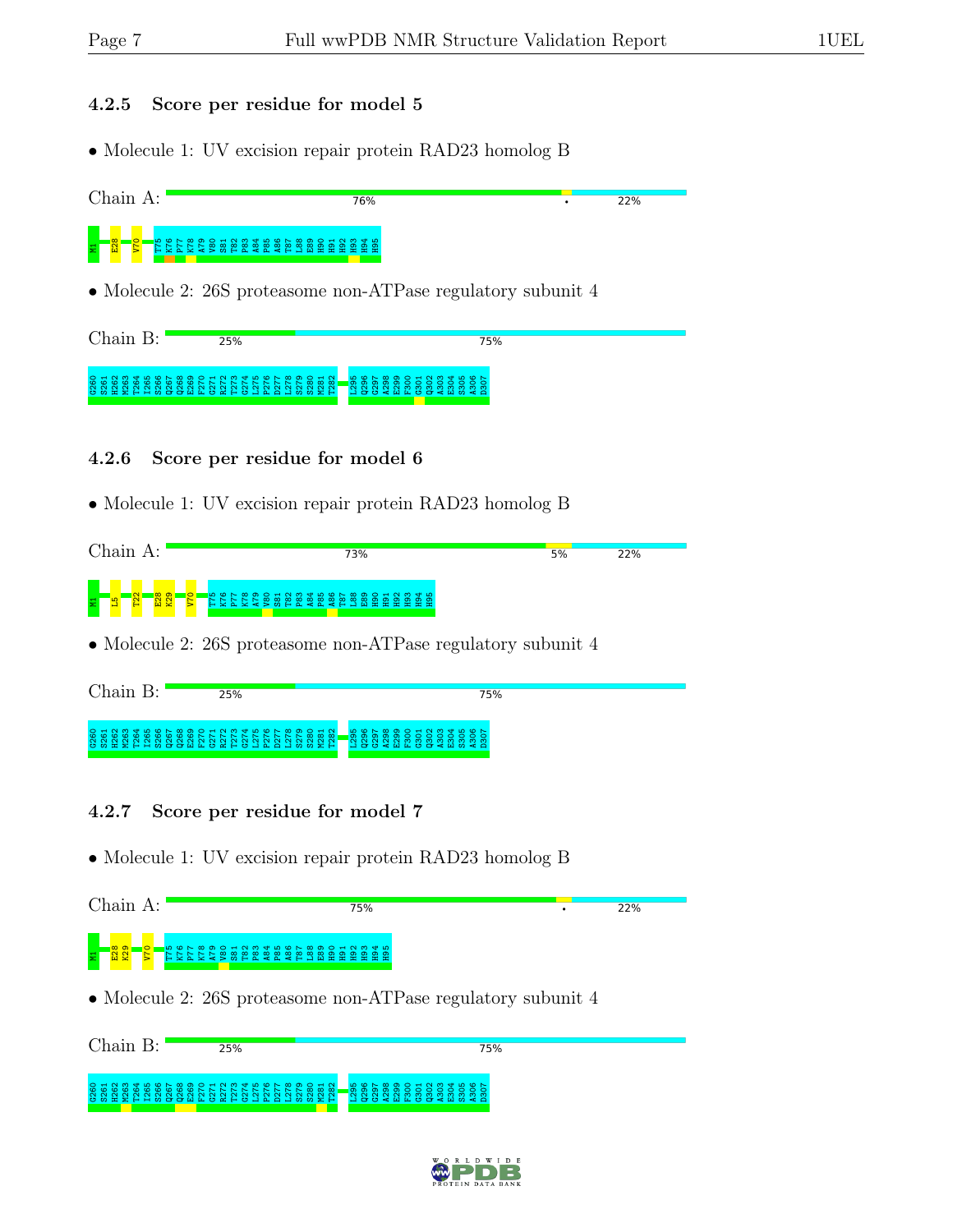#### 4.2.8 Score per residue for model 8

• Molecule 1: UV excision repair protein RAD23 homolog B

![](_page_7_Figure_5.jpeg)

• Molecule 2: 26S proteasome non-ATPase regulatory subunit 4

| Chain B:                                        | 25%                       | 75%                                                              |
|-------------------------------------------------|---------------------------|------------------------------------------------------------------|
| $O$ $H$<br>$\overline{\omega}$ $\omega$<br>ပေးတ | $88339358888777777798838$ | $-$ ននិនិនិនិន្ទីនិនិនិនិន្ទ<br>63 8 8 9 8 6 7 8 9 9 9 8 9 9 9 9 |

![](_page_7_Picture_8.jpeg)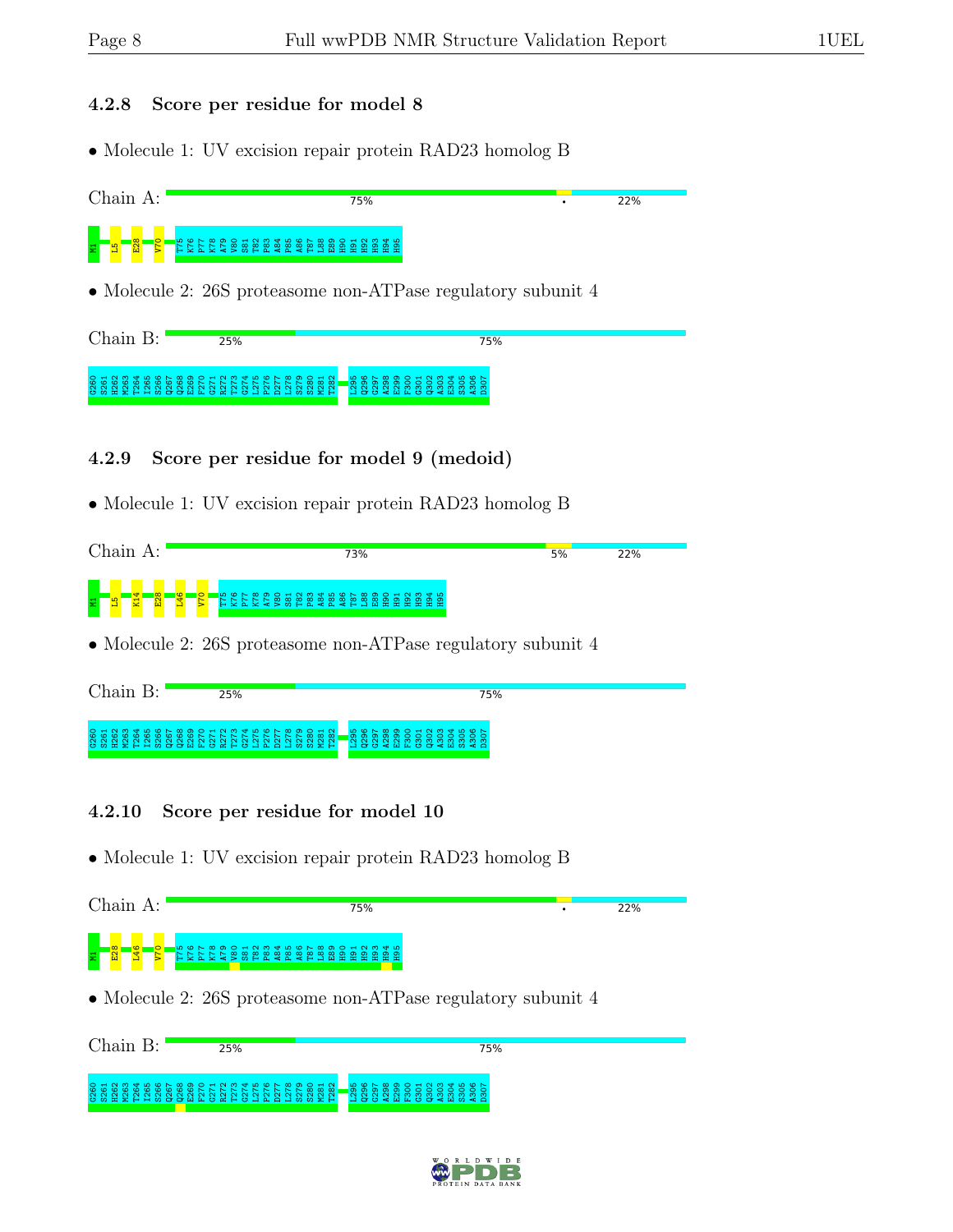#### 4.2.11 Score per residue for model 11

• Molecule 1: UV excision repair protein RAD23 homolog B

![](_page_8_Figure_5.jpeg)

#### 0 6 5 6 6 7 6 7 6 7 6<br>0 6 6 6 7 6 7 6 7<br>0 7 7 7 8 7 8 7 7 8 Q267 Q268 E269 F270 G271 R27<br>C275<br>C276<br>D2778<br>S2780<br>N281<br>N281 T282 L295 Q296 G297 A298 E299 F300 G301 Q302 A303 E304 S305 A306 D307

#### 4.2.12 Score per residue for model 12

• Molecule 1: UV excision repair protein RAD23 homolog B

| 22% |   |                                                | 74% |  |  |  |  |  |         | А:       |     | Chain |   |
|-----|---|------------------------------------------------|-----|--|--|--|--|--|---------|----------|-----|-------|---|
|     | ٠ |                                                |     |  |  |  |  |  |         |          |     |       |   |
|     |   |                                                |     |  |  |  |  |  |         |          |     |       |   |
|     |   | po c r co o o a q m q p c r co o o a q m q p c |     |  |  |  |  |  | $\circ$ | <b>O</b> |     |       |   |
|     |   |                                                |     |  |  |  |  |  |         |          |     |       |   |
|     |   |                                                |     |  |  |  |  |  |         |          | E28 |       | 불 |

• Molecule 2: 26S proteasome non-ATPase regulatory subunit 4

| Chain<br>$\mathbf{R} \cdot$ | 25%                                                                                                                                   | 75%                                                                                                                   |
|-----------------------------|---------------------------------------------------------------------------------------------------------------------------------------|-----------------------------------------------------------------------------------------------------------------------|
|                             | <b>8888888888885555568886555556</b><br>878<br>$-1$ $\alpha$ $\alpha$ $-1$<br>ഄ<br>$\sim$<br>$\sim$<br>പ<br>COMMERTHOGGHLCKHOLAAOHOOXH | $\circ$ $\circ$ $\circ$ $\circ$ $\circ$<br>-8858885883585<br>$F F \otimes \infty$<br>- 79<br><br><b>HOO4HLOO4HW4A</b> |

### 4.2.13 Score per residue for model 13

G260 S261 H262 M263 T264 I265 S266 Q267 Q268 E269 F270 G271 R272 T273 G274 L275 P276 D277 L278 S279 S280 M281 T282 L295 Q296 G297 A298 E299 F300 G301 Q302 A303 E304

• Molecule 1: UV excision repair protein RAD23 homolog B

| Chain A: |                                                                | 74% |     | 22% |
|----------|----------------------------------------------------------------|-----|-----|-----|
| 불        | <b>EXA EXA BOOT SOLUTION</b>                                   |     |     |     |
|          | • Molecule 2: $26S$ proteasome non-ATP as regulatory subunit 4 |     |     |     |
| Chain B: | 25%                                                            |     | 75% |     |

![](_page_8_Picture_15.jpeg)

S305 A306 D307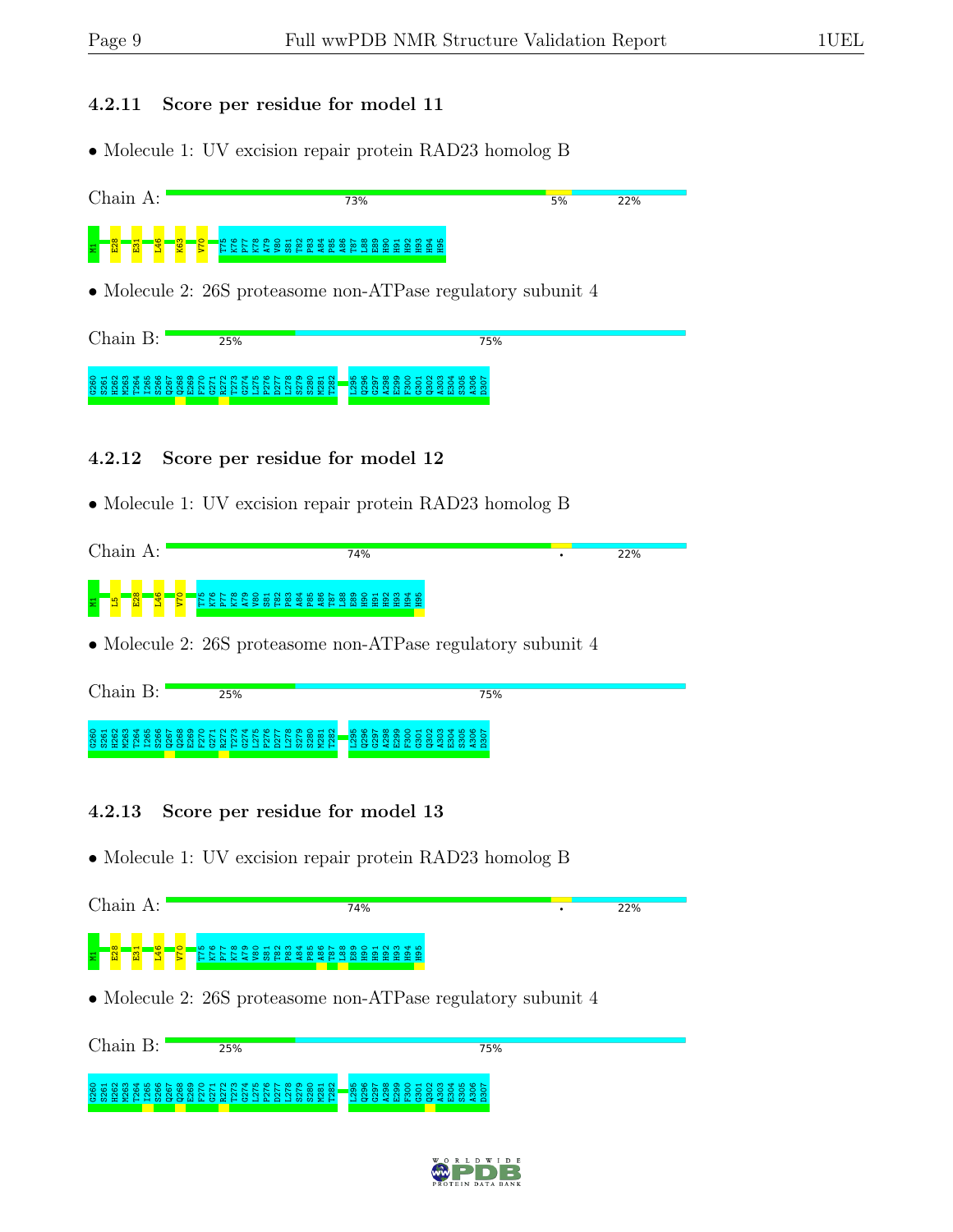#### 4.2.14 Score per residue for model 14

• Molecule 1: UV excision repair protein RAD23 homolog B

![](_page_9_Figure_5.jpeg)

| Chain B:                        | 25%                                                                                                                     | 75%                                                                                                                              |  |  |  |  |  |  |  |  |  |  |
|---------------------------------|-------------------------------------------------------------------------------------------------------------------------|----------------------------------------------------------------------------------------------------------------------------------|--|--|--|--|--|--|--|--|--|--|
| $N$ $N$<br>$\sim$ $\sim$ $\sim$ | O H N M T L O L O D O H N M T L O L O D O H N<br><b>NNNNNNNNN</b><br>$\sim$<br>$\sim$<br><b>GOLFEHOGGHLGRHGJAAJOOEH</b> | <b>BOL8900HNM4BOL</b><br>$\blacksquare$ თ თ თ თ თ o o o o o o o o<br>. N M M M M M M M<br>$\sim$ $\sim$<br><b>HOUGHLUDGEHMED</b> |  |  |  |  |  |  |  |  |  |  |

#### 4.2.15 Score per residue for model 15

• Molecule 1: UV excision repair protein RAD23 homolog B

|   | Chain |   | А:            |         |    |                        |  |  |  |  |  | 74% |  |  |  |
|---|-------|---|---------------|---------|----|------------------------|--|--|--|--|--|-----|--|--|--|
|   |       |   |               |         |    |                        |  |  |  |  |  |     |  |  |  |
| 물 |       | 모 | $\frac{1}{2}$ | $\circ$ | 'ယ | $\circ$ $\sim$ $\circ$ |  |  |  |  |  |     |  |  |  |

• Molecule 2: 26S proteasome non-ATPase regulatory subunit 4

| Chain | 25%                                                                                 | 75%                                                                                                                                                                             |
|-------|-------------------------------------------------------------------------------------|---------------------------------------------------------------------------------------------------------------------------------------------------------------------------------|
|       | 888888888888555555<br>$\circ$ $\sim$<br>ယ<br>$\sim$<br>CONNEL HOODNACAHO HAAA DOORE | $00 - 0$<br>8.858<br>$-100 -$<br><b>NM</b><br>8851<br>ထထ<br>ື້<br>lo öl<br>O.<br>$\tilde{\sim}$<br>್<br>ത<br>ო ო<br><u>ന ന</u><br>ത<br>ത<br>$\sim$<br>പ<br><b>HOURHLUDRHMAN</b> |

#### 4.2.16 Score per residue for model 16

G260 S261 H262 M263 T264 I265 S266 Q267 Q268 E269 F270 G271 R272 T273 G274 L275 P276 D277 L278 S279 S280 M281 T282 L295 Q296 G297 A298 E299 F300 G301 Q302 A303 E304 S305 A306 D307

• Molecule 1: UV excision repair protein RAD23 homolog B

| $Chain A$ :<br>75%                                                                                                                      | 22% |
|-----------------------------------------------------------------------------------------------------------------------------------------|-----|
| $\overline{v}$<br><b>EXEXES SERVER ER ER ER ER ER ET ELLE ET ELLE ET ELLE ET ELLE ET ELLE ET ELLE ET ELLE ET ELLE ET ELLE ET ELLE E</b> |     |
| • Molecule 2: $26S$ proteasome non-ATP as regulatory subunit 4                                                                          |     |
| Chain B:<br>75%<br>25%                                                                                                                  |     |

![](_page_9_Picture_15.jpeg)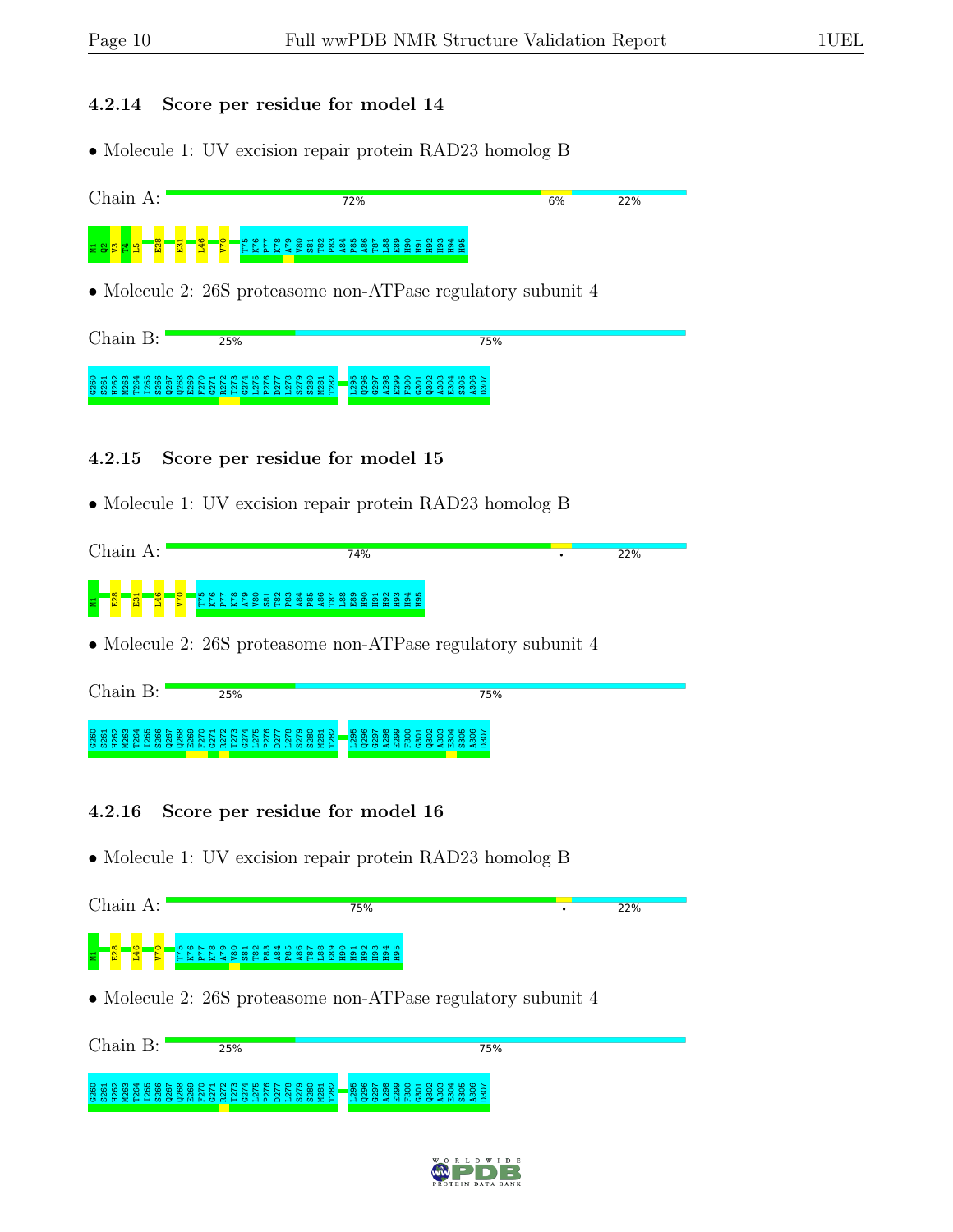#### 4.2.17 Score per residue for model 17

• Molecule 1: UV excision repair protein RAD23 homolog B

![](_page_10_Figure_5.jpeg)

• Molecule 2: 26S proteasome non-ATPase regulatory subunit 4

| lhain. | 25%                                                                                                                                                                                        | 75%                                                                                                                         |
|--------|--------------------------------------------------------------------------------------------------------------------------------------------------------------------------------------------|-----------------------------------------------------------------------------------------------------------------------------|
|        | O H N M T L M O L M D O H N M T L M O L M D O H N I<br>$\mathbb{R} \times \mathbb{R} \times \mathbb{R} \times \mathbb{R} \times \mathbb{R} \times \mathbb{R}$<br>CONHELHOGGHLCKHO-HAAHOOXH | <b>LO C L C C C C C C C C C C C C C C</b><br>തെ<br>$\circ$ $\circ$<br>ന<br>ത ത ത ത<br>ന<br>ന<br>. ന<br><b>HOO4HLOG4HW4A</b> |

#### 4.2.18 Score per residue for model 18

• Molecule 1: UV excision repair protein RAD23 homolog B

| Chain<br>А:        | 73%                                                                                        | 5% | 22% |
|--------------------|--------------------------------------------------------------------------------------------|----|-----|
| $\circ$<br>$\circ$ | <b>U C L C C C C A N C L C C C C C C C C C C C C C</b><br>ထ္<br>R<br>⁄ യു<br>ာ<br>_ത<br>n. |    |     |

• Molecule 2: 26S proteasome non-ATPase regulatory subunit 4

| Chain<br>$\mathbf{R} \cdot$ | 25%                                                                                                                                                                 | 75%                                                                           |
|-----------------------------|---------------------------------------------------------------------------------------------------------------------------------------------------------------------|-------------------------------------------------------------------------------|
|                             | 8888888888885555555<br>$\circ$ $\circ$ $\circ$ $\circ$ $\circ$ $\circ$ $\circ$<br>R222<br>ထထ<br>N<br>$\sim$<br>പ<br>G M H H H H M G G H H G H H G H M H G H M M H H | <mark>ី</mark> ឌី ឌី ឌី ឌី ឌី ឌី ឌី ឌី ឌី ឌី ឌី ឌី ឌី<br><b>HOUGHLOOGHMGA</b> |

#### 4.2.19 Score per residue for model 19

G260 S261 H262 M263 T264 I265 S266 Q267 Q268 E269 F270 G271 R272 T273 G274 L275 P276 D277 L278 S279 S280 M281 T282 L295 Q296 G297 A298 E299 F300 G301 Q302 A303 E304 S305 A306

• Molecule 1: UV excision repair protein RAD23 homolog B

| $Chain A$ :                  |     | 74%                                                            |     | 22% |
|------------------------------|-----|----------------------------------------------------------------|-----|-----|
| <b>RZ3</b><br>$\frac{1}{46}$ |     |                                                                |     |     |
|                              |     | • Molecule 2: $26S$ proteasome non-ATP as regulatory subunit 4 |     |     |
| $Chain B$ :                  | 25% |                                                                | 75% |     |

![](_page_10_Picture_16.jpeg)

D307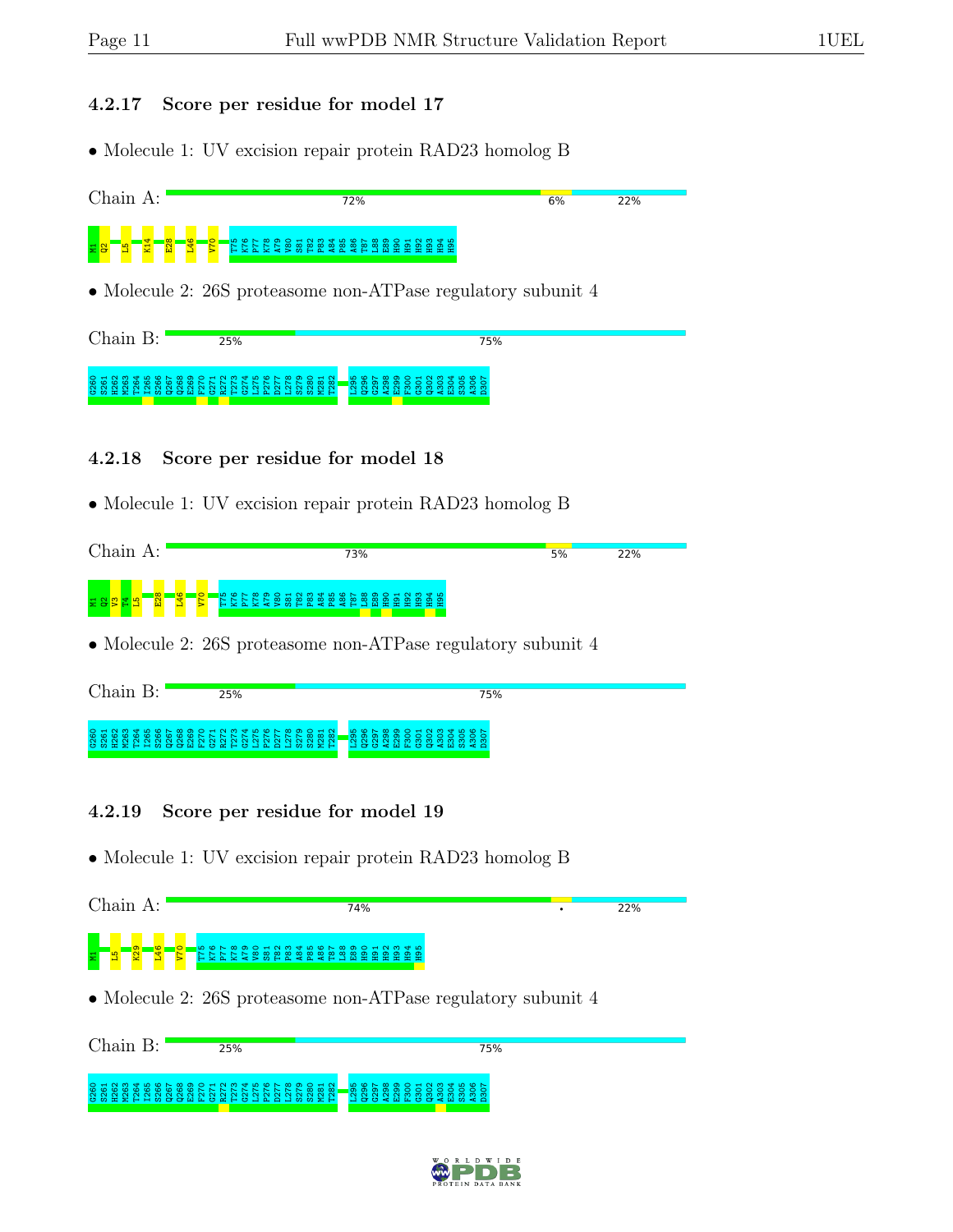#### 4.2.20 Score per residue for model 20

• Molecule 1: UV excision repair protein RAD23 homolog B

![](_page_11_Figure_5.jpeg)

• Molecule 2: 26S proteasome non-ATPase regulatory subunit 4

| Chain | 25%                                                                                                                                          | 75%                                                                                                                                                            |
|-------|----------------------------------------------------------------------------------------------------------------------------------------------|----------------------------------------------------------------------------------------------------------------------------------------------------------------|
|       | O T N 0 T 4 4 6 6 6 6 0 6 6 7 8 7 8 7 8 6 6 6 7 8 9 6 7 8 9 6 7 8 9 7 8 9 7 8 9 7 8 9 7 8 9 7 8 9 7 8 9 7 8 9<br>CONTERNOGRATION CONTRATIONS | <b>LO O N O O H N M &amp; D O N</b><br>$\blacksquare$<br>$\circ$ $\circ$ $\circ$<br>$\tilde{\mathbf{N}}$<br><b>NN</b><br>ನ ನನ<br>ന ന ന<br><b>HOUGHLOOGHMGA</b> |

![](_page_11_Picture_8.jpeg)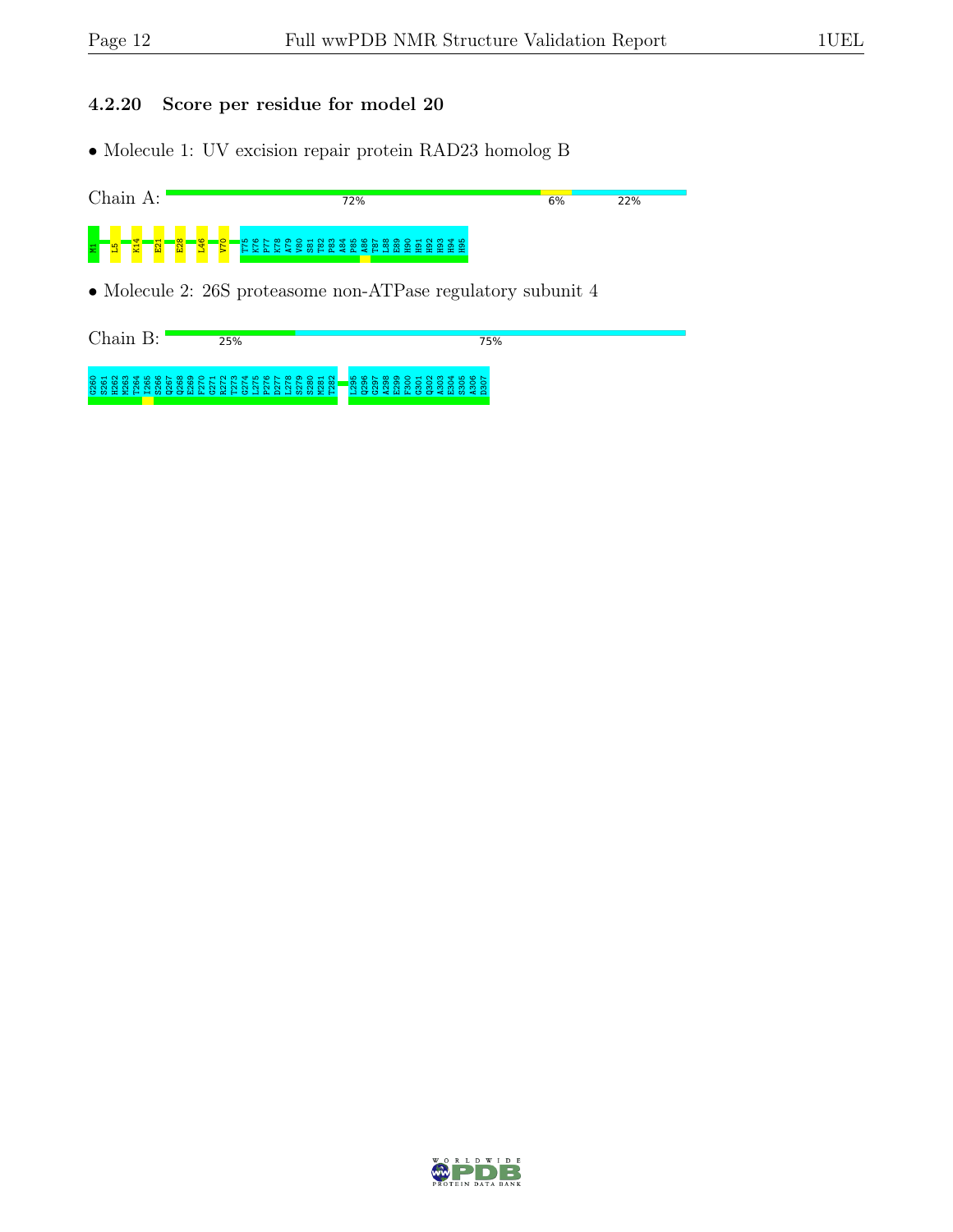# 5 Refinement protocol and experimental data overview  $\odot$

The models were refined using the following method: *simulated annealing procedure in CNS and* further refined by AMBER 7.

Of the 100 calculated structures, 20 were deposited, based on the following criterion: The submitted conformer models are the 20 structures with the lowest.

The following table shows the software used for structure solution, optimisation and refinement.

| Software name   Classification   Version |            |  |
|------------------------------------------|------------|--|
| Amber                                    | refinement |  |

No chemical shift data was provided.

![](_page_12_Picture_9.jpeg)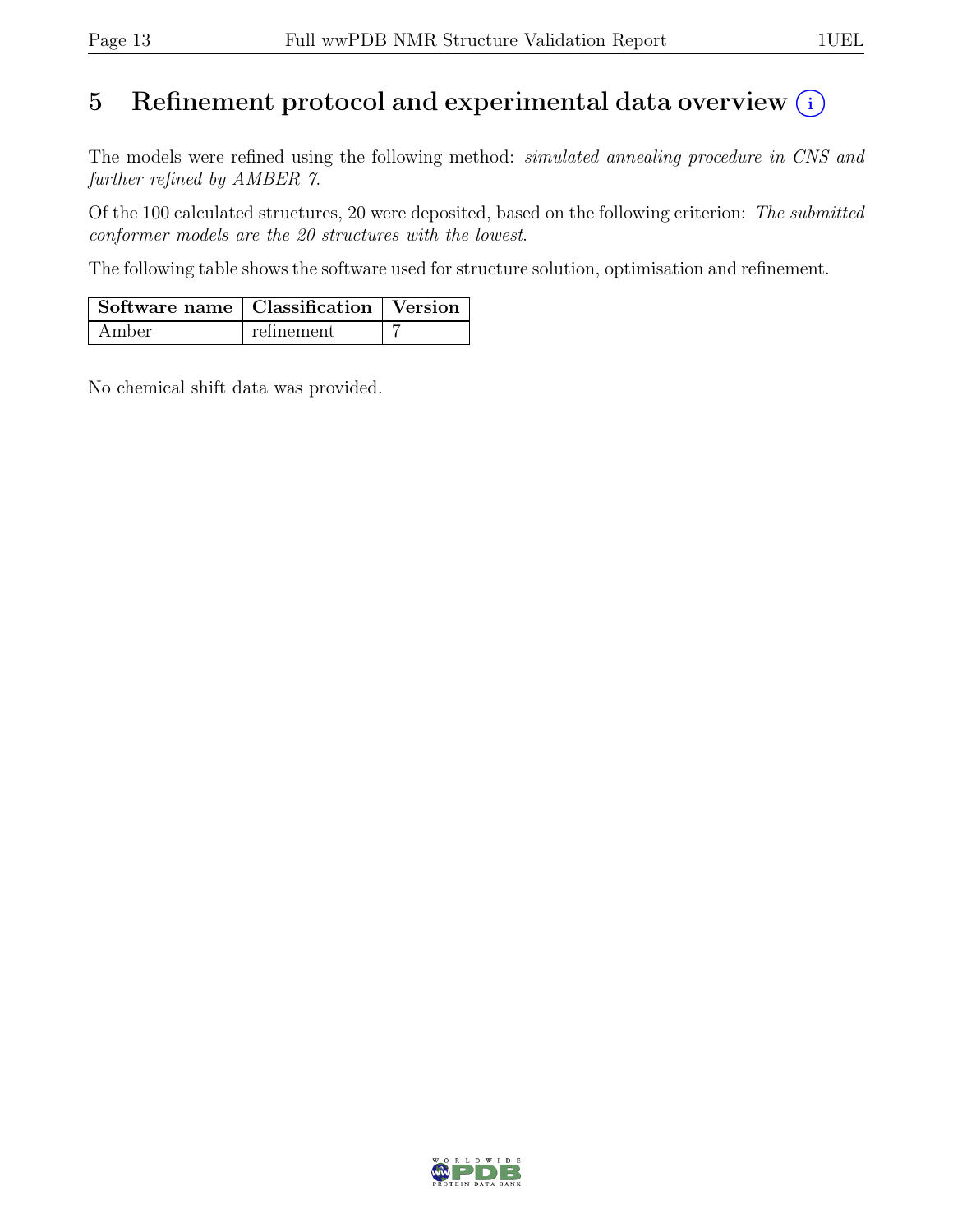# 6 Model quality  $(i)$

# 6.1 Standard geometry (i)

There are no covalent bond-length or bond-angle outliers.

There are no bond-length outliers.

There are no bond-angle outliers.

There are no chirality outliers.

There are no planarity outliers.

## 6.2 Too-close contacts  $(i)$

In the following table, the Non-H and H(model) columns list the number of non-hydrogen atoms and hydrogen atoms in each chain respectively. The H(added) column lists the number of hydrogen atoms added and optimized by MolProbity. The Clashes column lists the number of clashes averaged over the ensemble.

|  |       | Mol   Chain   Non-H   H(model)   H(added)   Clashes |       |  |
|--|-------|-----------------------------------------------------|-------|--|
|  | 13740 | 14180                                               | 14180 |  |

The all-atom clashscore is defined as the number of clashes found per 1000 atoms (including hydrogen atoms). The all-atom clashscore for this structure is -.

There are no clashes.

# 6.3 Torsion angles  $(i)$

### 6.3.1 Protein backbone  $(i)$

In the following table, the Percentiles column shows the percent Ramachandran outliers of the chain as a percentile score with respect to all PDB entries followed by that with respect to all NMR entries. The Analysed column shows the number of residues for which the backbone conformation was analysed and the total number of residues.

| Mol | ${\rm Chain}$ | Analysed        | Allowed<br>Favoured      |                        | Outliers                | Percentiles |               |
|-----|---------------|-----------------|--------------------------|------------------------|-------------------------|-------------|---------------|
|     |               | $73/95$ $(77%)$ | $72\pm0.99\pm1\%$        | $0\pm 0$ (1 $\pm$ 1\%) | $0 \pm 0$ $(0 \pm 0\%)$ | 54          | $\sqrt{85}$   |
|     |               | $12/48$ (25%)   | $12\pm0$ (100 $\pm0\%$ ) | $0\pm 0$ $(0\pm 0\%)$  | $0±0$ $(0±0\%)$         |             | $100$   $100$ |
| All | All           | 1700/2860 (59%) | 1689 (99%)               | $10(1\%)$              | $1(0\%)$                | 54          | 85            |

All 1 unique Ramachandran outliers are listed below.

![](_page_13_Picture_20.jpeg)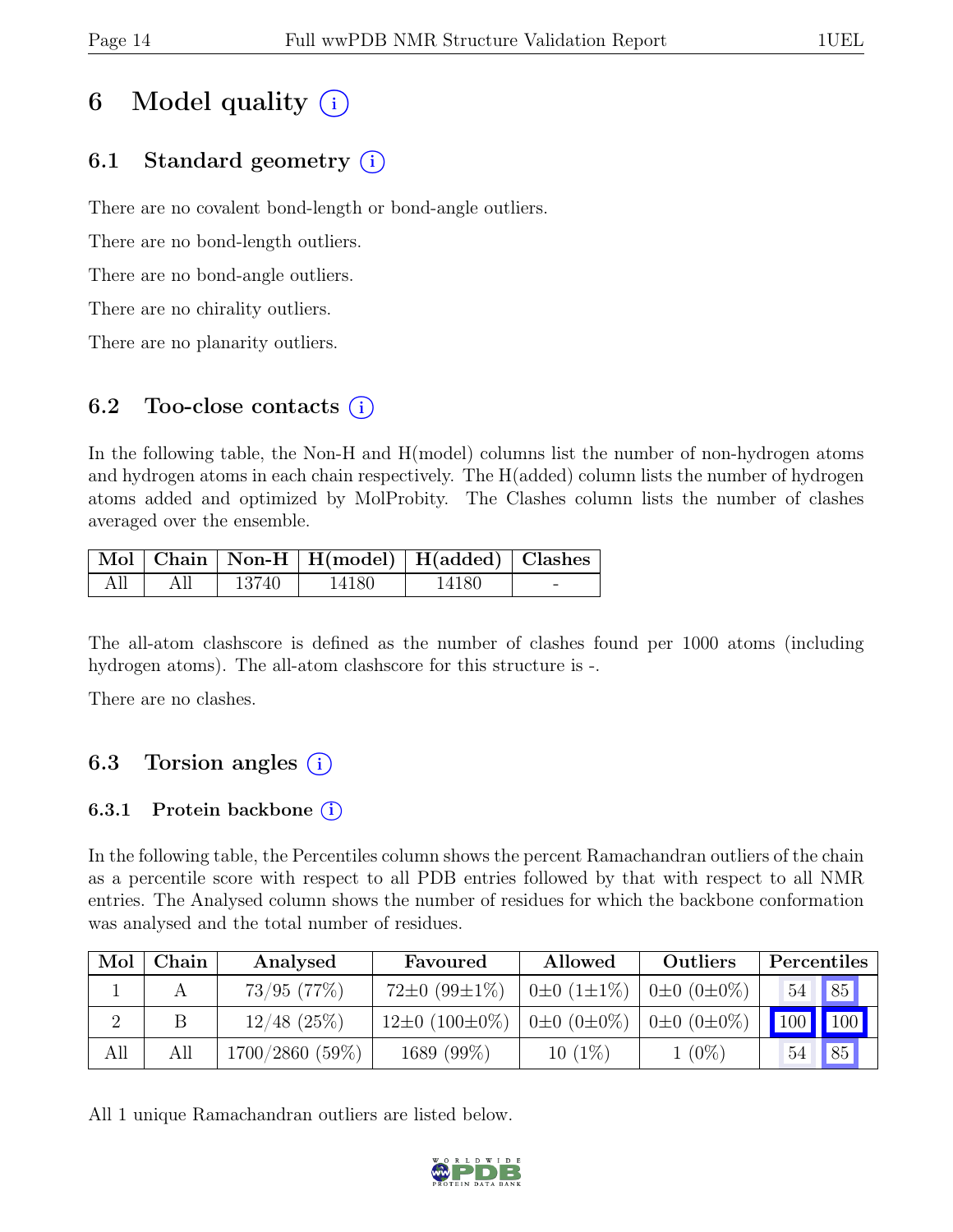|  |       | Mol   Chain   Res   Type   Models (Total) |
|--|-------|-------------------------------------------|
|  | I THR |                                           |

#### 6.3.2 Protein side chains  $(i)$

In the following table, the Percentiles column shows the percent sidechain outliers of the chain as a percentile score with respect to all PDB entries followed by that with respect to all NMR entries. The Analysed column shows the number of residues for which the sidechain conformation was analysed and the total number of residues.

| Mol | Chain | Analysed          | Rotameric                | <b>Outliers</b>         | Percentiles       |    |
|-----|-------|-------------------|--------------------------|-------------------------|-------------------|----|
|     |       | $66/84$ (79%)     | 62 $\pm$ 1 (94 $\pm$ 2%) | $4\pm1(6\pm2\%)$        | $\mathbf{1}_{21}$ | 70 |
|     |       | $10/38$ (26%)     | $10\pm0$ (100 $\pm0\%$ ) | $0 \pm 0$ $(0 \pm 0\%)$ | 100 100           |    |
| All | All   | $1520/2440(62\%)$ | 1436 (94%)               | 84 (6\%)                | 25                | 74 |

All 12 unique residues with a non-rotameric sidechain are listed below. They are sorted by the frequency of occurrence in the ensemble.

| Mol          | Chain | Res            | <b>Type</b> | Models (Total) |
|--------------|-------|----------------|-------------|----------------|
| 1            | А     | 70             | VAL         | 20             |
| 1            | А     | 28             | <b>GLU</b>  | 19             |
| 1            | А     | 46             | LEU         | 14             |
| 1            | Α     | 5              | LEU         | 13             |
| $\mathbf{1}$ | Α     | 31             | GLU         | 5              |
| $\mathbf{1}$ | Α     | 14             | <b>LYS</b>  | 4              |
| 1            | А     | 29             | <b>LYS</b>  | 3              |
| 1            | А     | 3              | VAL         | $\overline{2}$ |
| 1            | Α     | 36             | <b>LYS</b>  | $\mathbf{1}$   |
| $\mathbf{1}$ | А     | 63             | <b>LYS</b>  | 1              |
| 1            | А     | $\overline{2}$ | <b>GLN</b>  | 1              |
| 1            | А     | 21             | GLU         | 1              |

### 6.3.3 RNA (i)

There are no RNA molecules in this entry.

## 6.4 Non-standard residues in protein, DNA, RNA chains (i)

There are no non-standard protein/DNA/RNA residues in this entry.

![](_page_14_Picture_13.jpeg)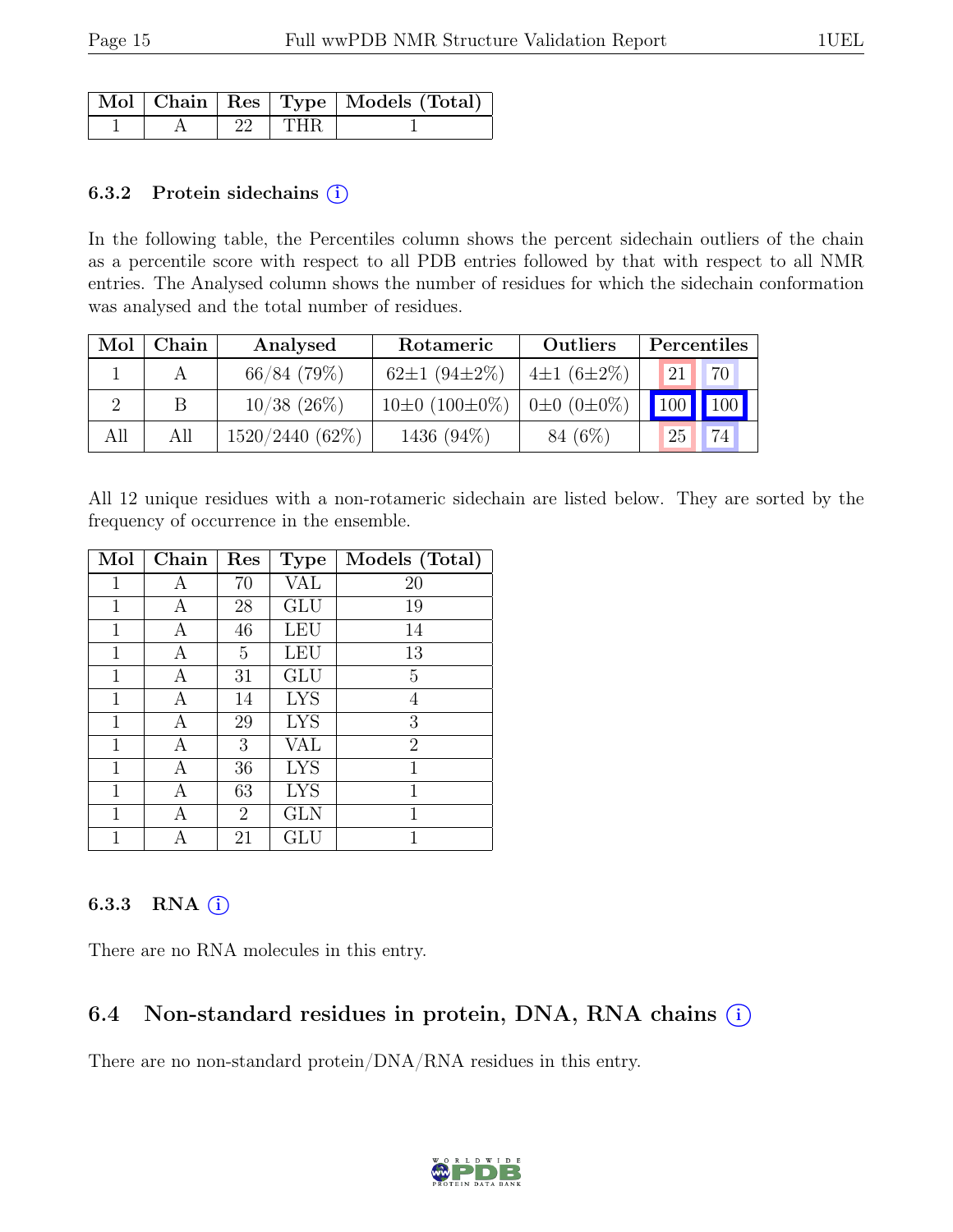### 6.5 Carbohydrates (i)

There are no monosaccharides in this entry.

## 6.6 Ligand geometry  $(i)$

There are no ligands in this entry.

### 6.7 Other polymers (i)

There are no such molecules in this entry.

### 6.8 Polymer linkage issues  $(i)$

There are no chain breaks in this entry.

![](_page_15_Picture_11.jpeg)